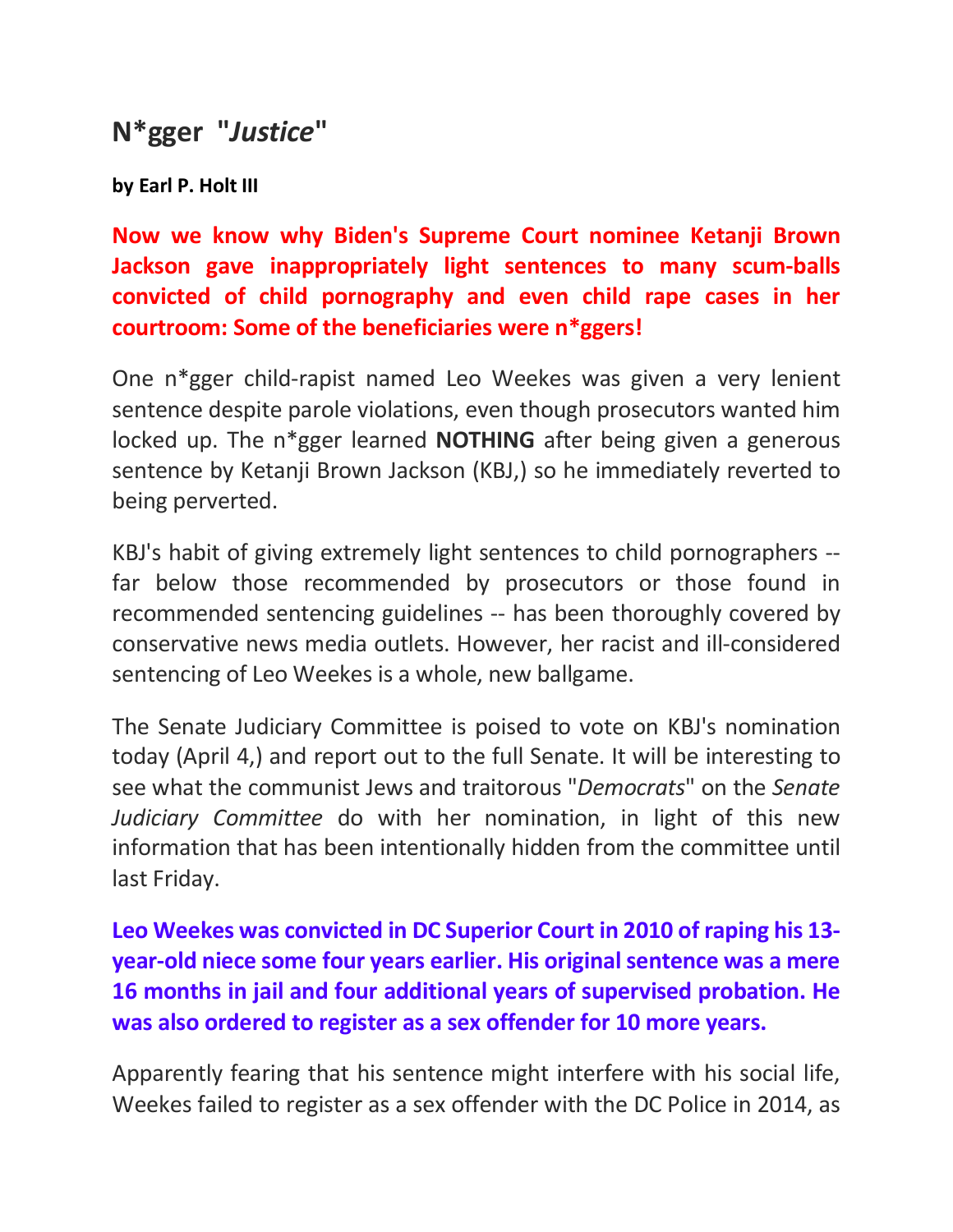ordered. He also lied to parole officers about his residency, claiming that he lived in DC in February of 2013, when prosecutors claim he actually had been living with his wife in Temple Hills, Maryland since 2012.



**N\*gger Rapist**

When KBJ was a federal court judge, Leo Weekes was brought before her for his parole violations in February of 2014, and allowed to plead guilty of failing to register as a sex offender. Prosecutors recommended a twoyear sentence plus five years of supervised release because -- as one stated -- Weekes had lived *"an adult life of dishonesty, of fraud, of failing to obey court orders, and that is exactly what he did here..."*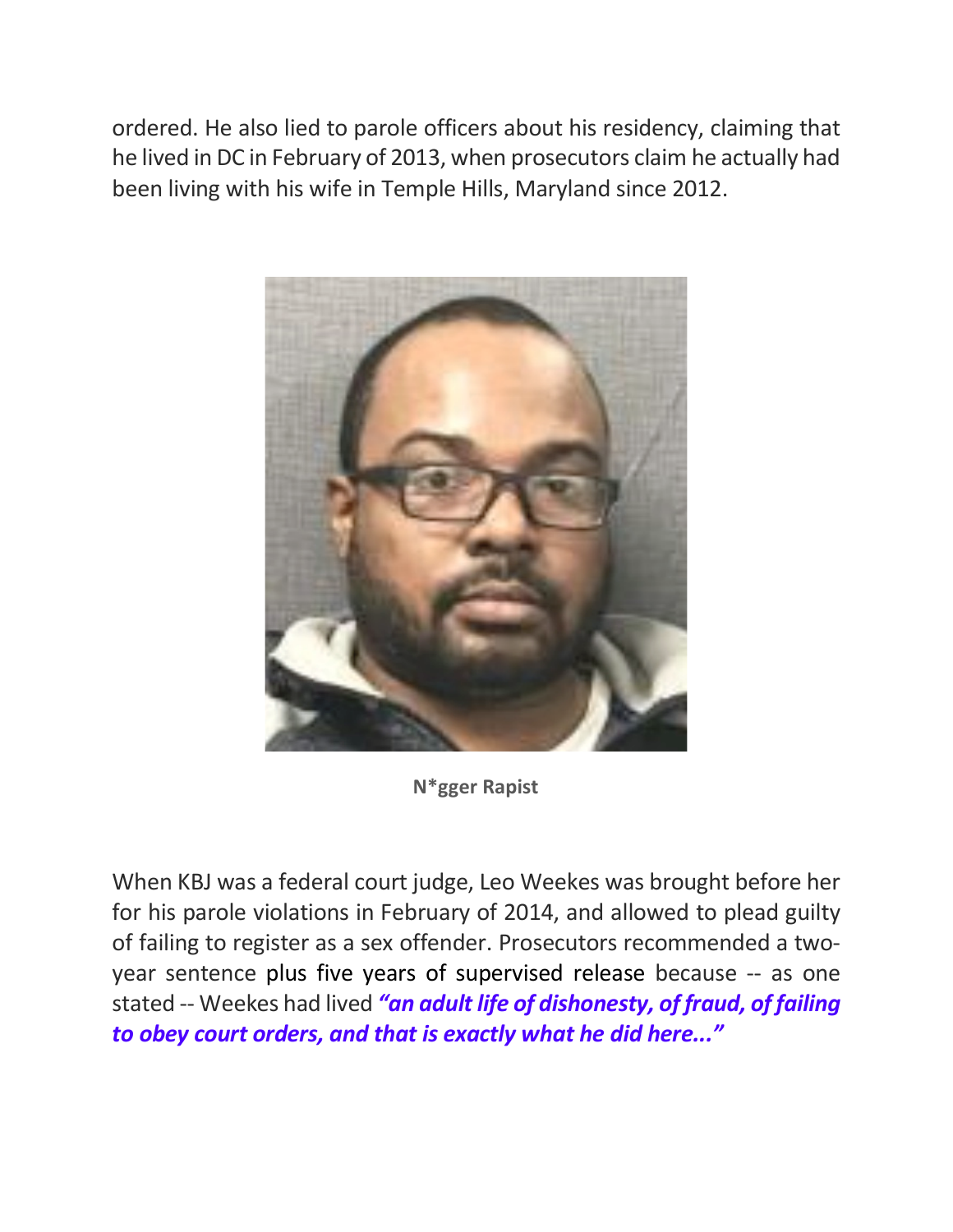The same prosecutor emphasized the seriousness of Weekes' original case by pointing out that it was not "*consensual*," and that *"This is an individual who, at trial, was convicted of essentially violently raping a 13-year-old child."*

**Jackson, however, was unmoved, so once again, KBJ demonstrated her racial solidarity by sentencing Leo Weekes to 12 months, less time served, so he was out in five months. KBJ lied like n\*ggers do by stating at sentencing that there was "***no evidence***" that Weekes had intentionally lied to probation officers.** 

Also, as n\*ggers will do, Leo Weekes was soon arrested again in 2015 and charged with first-degree sexual abuse with aggravating circumstances. He attempted to forcibly rape his sister-in-law while she was baby-sitting for his wife. He got her drunk and tried to rape her until she punched him in the head. (The details are disgusting, so I won't share them.)

Once again demonstrating his contempt for the law, this black bastard bribed his sister-in-law to drop the charges against him in return for \$2,500. (I didn't know bribing a n\*gger was so expensive!) She wrote to the court: *"I no longer wish to pursue this matter...and I want to be left alone. I don't remember any thing."*

**This two-time n\*gger sex offender pled guilty in DC Superior Court to obstruction of justice and failing to register as a sex offender. This time KBJ was not involved, so he was sentenced to five years and six months worth of concurrent sentences.**

True to form, Leo Weekes appeared before KBJ once again in 2017 for sentencing on multiple probation violations resulting from his 2015 crimes. At the time, the prosecutor courageously reminded KBJ of her earlier leniency, and stated: